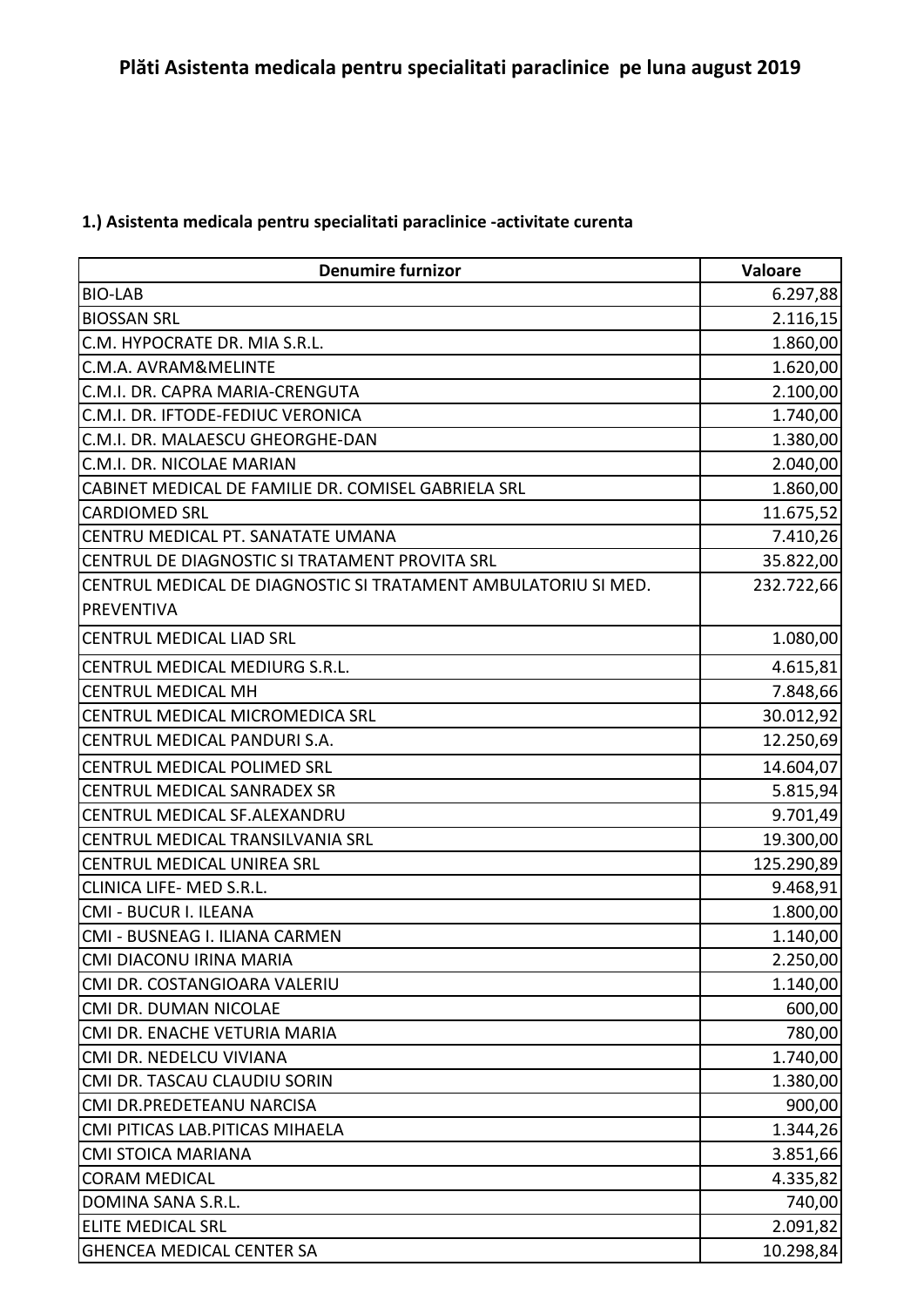| <b>INCD VICTOR BABES</b>                   | 6.130,00   |
|--------------------------------------------|------------|
| <b>INVESTIGATII MEDICALE PRAXIS SRL</b>    | 30.971,34  |
| LAB CLINIC BERCEANU CAB GRUPATE            | 11.235,53  |
| <b>LAB CLINIC GASPAR</b>                   | 5.982,74   |
| LABOARATOARELE MEDICIS SRL                 | 9.921,80   |
| LABORATOARELE BIOCLINICA SRL               | 34.659,25  |
| LABORATOR ANALIZE MEDICALE DR. ORBULESCU   | 5.469,55   |
| <b>LABORATOR DR. BERCEANU SRL</b>          | 9.060,16   |
| <b>LOTUS MED SRL</b>                       | 17.793,99  |
| <b>MEDICAL SAN BIOS</b>                    | 6.948,07   |
| MEDICALES SERV. SANAT. PREMIUM SRL         | 57.225,00  |
| <b>MEDISTAR</b>                            | 8.960,20   |
| MUNOR CRIS MEDICA S.R.L.                   | 6.061,42   |
| OMNIPRAX MEDICALS S.R.L.                   | 1.500,00   |
| PELICAN IMPEX SRL                          | 24.050,00  |
| PERSONAL GENETICS                          | 400,00     |
| POLICLINICA ELGA SRL                       | 8.863,39   |
| <b>PROBIOS MEDICA</b>                      | 4.561,56   |
| PROMEDICAL CENTER S.R.L.                   | 782,19     |
| RENAMED LABORATOR ANALIZE MEDICALE SRL     | 10.862,60  |
| S.C. AFFIDEA CLUJ S.R.L.                   | 20.050,00  |
| S.C. AFFIDEA ROMANIA S.R.L.                | 82.111,00  |
| S.C. ALMINA TRADING S.R.L.                 | 5.849,73   |
| S.C. ANAMAN MEDICAL S.R.L.                 | 4.803,33   |
| S.C. ARCADIA MEDICAL CENTER S.R.L.         | 18.725,00  |
| S.C. AUDIOSAN S.R.L.                       | 8.270,64   |
| S.C. BIO TERRA MED S.R.L.                  | 6.035,68   |
| S.C. BIOLUMIMEDICA S.R.L.                  | 12.822,83  |
| S.C. BIOSTANDARD 2007 S.R.L                | 24.396,39  |
| S.C. CENTRUL DE DIAGNOSTIC ARMEDICA S.R.L. | 8.368,19   |
| S.C. CENTRUL MEDICAL DELFINULUI S.R.L.     | 7.713,79   |
| S.C. CENTRUL MEDICAL SAMA S.R.L.           | 5.586,97   |
| S.C. CENTRUL MEDICAL SANCONFIND S.R.L.     | 6.662,30   |
| S.C. CENTRUL MEDICAL TOP MED S.R.L.        | 21.133,76  |
| S.C. CITY MED S.R.L.                       | 13.957,70  |
| S.C. CLINIC INVEST S.R.L.                  | 10.597,90  |
| S.C. CLINICA ROMGERMED S.R.L.              | 7.837,40   |
| S.C. DIAGNOTEST S.R.L.                     | 3.824,04   |
| S.C. DOCTOR LUNGU S.R.L.                   | 1.272,05   |
| S.C. ECOMED S.R.L.                         | 10.009,18  |
| S.C. EGO TEST LAB S.R.L.                   | 40.497,60  |
| S.C. HIPERDIA S.A.                         | 114.913,32 |
| S.C. IASIPREST S.R.L.                      | 935,00     |
| S.C. IDS HISTRIA S.R.L.                    | 14.200,00  |
| S.C. KLASS KINETICA S.R.L.                 | 960,00     |
| S.C. LABORETICA S.R.L.                     | 11.316,36  |
| S.C. LAUNER FARM S.R.L.                    | 1.320,00   |
| S.C. MADISAN TEST S.R.L.                   | 3.961,42   |
| S.C. MEDICAL PRESTIGE S.R.L.               | 19.920,00  |
| S.C. MEDO S.R.L.                           | 2.885,86   |
| S.C. NICOMED IMPEX S.R.L.                  | 5.230,00   |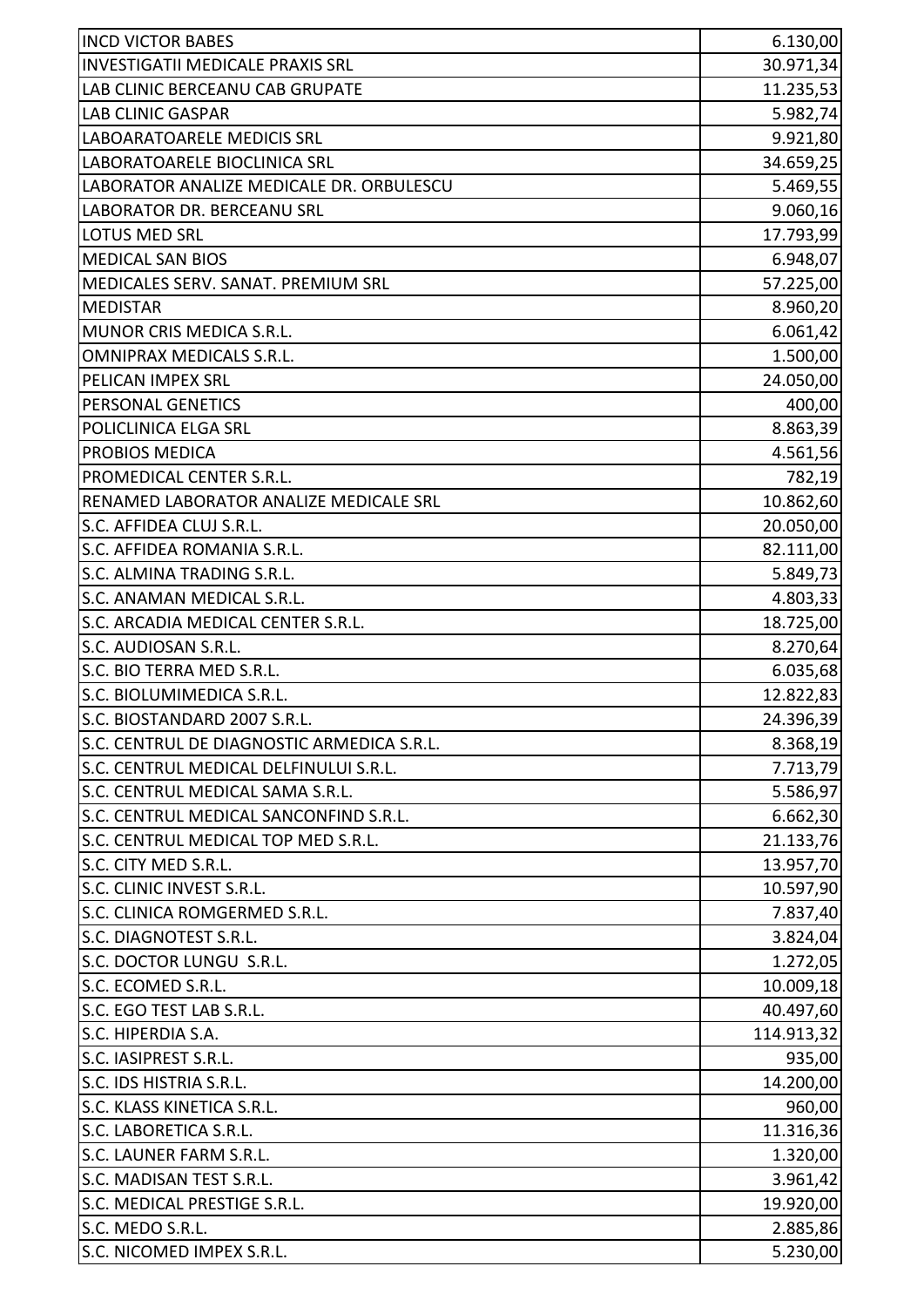| S.C. ORIGANI S.R.L.<br>6.184,79<br>S.C. PARGA SAT S.R.L.<br>8.489,89<br>S.C. POLICLINICA AMARADIA S.R.L.<br>9.568,59<br>S.C. POLICLINICA DE DIAGNOSTIC RAPID S.A.<br>9.415,14<br>S.C. PROTEST DIAGNOSTIC S.R.L.<br>S.C. PSIHO TEST S.R.L.<br>4.967,25<br>S.C. SANADOR S.R.L.<br>97.218,59<br>S.C. SUNMED S.R.L.<br>9.485,43<br>S.C. TRANSILVANIA IMAGISTICA S.R.L.<br>10.186,00<br>S.C. UNIMED CLINIC S.R.L.<br>3.404,49<br>S.C.C.M. DR. STAN S.R.L.<br>3.720,00<br>S.C.M. PAJURA<br>6.176,24<br>S.C.M. POLICLINICA SFINTA MARIA<br>7.255,59<br><b>S.C.PROMED SYSTEM</b><br>3.715,19<br><b>SANTA VITA SRL</b><br>4.159,68<br><b>SANTA VITA SRL CAREI</b><br>264,13<br>4.965,65<br><b>SC AD SANITATEM SRL</b><br><b>SC AMBRA GRISEA SRL</b><br>9.700,66<br>5.800,02<br><b>SC ASTRAL CLINIKLAB SRL</b><br><b>SC AUSTROMED CLINIC SRL</b><br>8.713,21<br><b>SC BIOCLINICA SRL</b><br>9.961,99<br><b>SC BIOGEN SRL</b><br>2.134,42<br><b>SC BIOMED SRL</b><br>5.427,38<br><b>SC BIOMEDICA SRL</b><br>2.597,84<br><b>SC BIOTEST SRL</b><br>10.210,07<br><b>SC C.M. APOLO LABORATOR SRL</b><br>5.039,37<br><b>SC CABIMEDPLUS SRL</b><br>1.740,00<br>SC CADEROM SRL<br>SC CENTROMEDICA 2000 SRL<br>6.576,70<br><b>SC CENTRUL MEDICAL AS SRL</b><br>3.801,11<br>SC CENTRUL MEDICAL GIRO SRL<br>1.860,00<br><b>SC CENTRUL MEDICAL NICOMED SRL</b><br>5.240,93 |
|------------------------------------------------------------------------------------------------------------------------------------------------------------------------------------------------------------------------------------------------------------------------------------------------------------------------------------------------------------------------------------------------------------------------------------------------------------------------------------------------------------------------------------------------------------------------------------------------------------------------------------------------------------------------------------------------------------------------------------------------------------------------------------------------------------------------------------------------------------------------------------------------------------------------------------------------------------------------------------------------------------------------------------------------------------------------------------------------------------------------------------------------------------------------------------------------------------------------------------------------------------------------------------------------------------------------------------------------------|
| 6.573,19<br>8.200,00                                                                                                                                                                                                                                                                                                                                                                                                                                                                                                                                                                                                                                                                                                                                                                                                                                                                                                                                                                                                                                                                                                                                                                                                                                                                                                                                 |
|                                                                                                                                                                                                                                                                                                                                                                                                                                                                                                                                                                                                                                                                                                                                                                                                                                                                                                                                                                                                                                                                                                                                                                                                                                                                                                                                                      |
|                                                                                                                                                                                                                                                                                                                                                                                                                                                                                                                                                                                                                                                                                                                                                                                                                                                                                                                                                                                                                                                                                                                                                                                                                                                                                                                                                      |
|                                                                                                                                                                                                                                                                                                                                                                                                                                                                                                                                                                                                                                                                                                                                                                                                                                                                                                                                                                                                                                                                                                                                                                                                                                                                                                                                                      |
|                                                                                                                                                                                                                                                                                                                                                                                                                                                                                                                                                                                                                                                                                                                                                                                                                                                                                                                                                                                                                                                                                                                                                                                                                                                                                                                                                      |
|                                                                                                                                                                                                                                                                                                                                                                                                                                                                                                                                                                                                                                                                                                                                                                                                                                                                                                                                                                                                                                                                                                                                                                                                                                                                                                                                                      |
|                                                                                                                                                                                                                                                                                                                                                                                                                                                                                                                                                                                                                                                                                                                                                                                                                                                                                                                                                                                                                                                                                                                                                                                                                                                                                                                                                      |
|                                                                                                                                                                                                                                                                                                                                                                                                                                                                                                                                                                                                                                                                                                                                                                                                                                                                                                                                                                                                                                                                                                                                                                                                                                                                                                                                                      |
|                                                                                                                                                                                                                                                                                                                                                                                                                                                                                                                                                                                                                                                                                                                                                                                                                                                                                                                                                                                                                                                                                                                                                                                                                                                                                                                                                      |
|                                                                                                                                                                                                                                                                                                                                                                                                                                                                                                                                                                                                                                                                                                                                                                                                                                                                                                                                                                                                                                                                                                                                                                                                                                                                                                                                                      |
|                                                                                                                                                                                                                                                                                                                                                                                                                                                                                                                                                                                                                                                                                                                                                                                                                                                                                                                                                                                                                                                                                                                                                                                                                                                                                                                                                      |
|                                                                                                                                                                                                                                                                                                                                                                                                                                                                                                                                                                                                                                                                                                                                                                                                                                                                                                                                                                                                                                                                                                                                                                                                                                                                                                                                                      |
|                                                                                                                                                                                                                                                                                                                                                                                                                                                                                                                                                                                                                                                                                                                                                                                                                                                                                                                                                                                                                                                                                                                                                                                                                                                                                                                                                      |
|                                                                                                                                                                                                                                                                                                                                                                                                                                                                                                                                                                                                                                                                                                                                                                                                                                                                                                                                                                                                                                                                                                                                                                                                                                                                                                                                                      |
|                                                                                                                                                                                                                                                                                                                                                                                                                                                                                                                                                                                                                                                                                                                                                                                                                                                                                                                                                                                                                                                                                                                                                                                                                                                                                                                                                      |
|                                                                                                                                                                                                                                                                                                                                                                                                                                                                                                                                                                                                                                                                                                                                                                                                                                                                                                                                                                                                                                                                                                                                                                                                                                                                                                                                                      |
|                                                                                                                                                                                                                                                                                                                                                                                                                                                                                                                                                                                                                                                                                                                                                                                                                                                                                                                                                                                                                                                                                                                                                                                                                                                                                                                                                      |
|                                                                                                                                                                                                                                                                                                                                                                                                                                                                                                                                                                                                                                                                                                                                                                                                                                                                                                                                                                                                                                                                                                                                                                                                                                                                                                                                                      |
|                                                                                                                                                                                                                                                                                                                                                                                                                                                                                                                                                                                                                                                                                                                                                                                                                                                                                                                                                                                                                                                                                                                                                                                                                                                                                                                                                      |
|                                                                                                                                                                                                                                                                                                                                                                                                                                                                                                                                                                                                                                                                                                                                                                                                                                                                                                                                                                                                                                                                                                                                                                                                                                                                                                                                                      |
|                                                                                                                                                                                                                                                                                                                                                                                                                                                                                                                                                                                                                                                                                                                                                                                                                                                                                                                                                                                                                                                                                                                                                                                                                                                                                                                                                      |
|                                                                                                                                                                                                                                                                                                                                                                                                                                                                                                                                                                                                                                                                                                                                                                                                                                                                                                                                                                                                                                                                                                                                                                                                                                                                                                                                                      |
|                                                                                                                                                                                                                                                                                                                                                                                                                                                                                                                                                                                                                                                                                                                                                                                                                                                                                                                                                                                                                                                                                                                                                                                                                                                                                                                                                      |
|                                                                                                                                                                                                                                                                                                                                                                                                                                                                                                                                                                                                                                                                                                                                                                                                                                                                                                                                                                                                                                                                                                                                                                                                                                                                                                                                                      |
|                                                                                                                                                                                                                                                                                                                                                                                                                                                                                                                                                                                                                                                                                                                                                                                                                                                                                                                                                                                                                                                                                                                                                                                                                                                                                                                                                      |
|                                                                                                                                                                                                                                                                                                                                                                                                                                                                                                                                                                                                                                                                                                                                                                                                                                                                                                                                                                                                                                                                                                                                                                                                                                                                                                                                                      |
|                                                                                                                                                                                                                                                                                                                                                                                                                                                                                                                                                                                                                                                                                                                                                                                                                                                                                                                                                                                                                                                                                                                                                                                                                                                                                                                                                      |
|                                                                                                                                                                                                                                                                                                                                                                                                                                                                                                                                                                                                                                                                                                                                                                                                                                                                                                                                                                                                                                                                                                                                                                                                                                                                                                                                                      |
|                                                                                                                                                                                                                                                                                                                                                                                                                                                                                                                                                                                                                                                                                                                                                                                                                                                                                                                                                                                                                                                                                                                                                                                                                                                                                                                                                      |
|                                                                                                                                                                                                                                                                                                                                                                                                                                                                                                                                                                                                                                                                                                                                                                                                                                                                                                                                                                                                                                                                                                                                                                                                                                                                                                                                                      |
|                                                                                                                                                                                                                                                                                                                                                                                                                                                                                                                                                                                                                                                                                                                                                                                                                                                                                                                                                                                                                                                                                                                                                                                                                                                                                                                                                      |
|                                                                                                                                                                                                                                                                                                                                                                                                                                                                                                                                                                                                                                                                                                                                                                                                                                                                                                                                                                                                                                                                                                                                                                                                                                                                                                                                                      |
| 9.450,00<br>SC CLINICA DE DIAGNOSTIC PHOENIX SRL                                                                                                                                                                                                                                                                                                                                                                                                                                                                                                                                                                                                                                                                                                                                                                                                                                                                                                                                                                                                                                                                                                                                                                                                                                                                                                     |
| 9.212,10<br><b>SC CLINICA LIL MED SRL</b>                                                                                                                                                                                                                                                                                                                                                                                                                                                                                                                                                                                                                                                                                                                                                                                                                                                                                                                                                                                                                                                                                                                                                                                                                                                                                                            |
| SC CLINICA MEDICALA SF. ANDREI SRL<br>6.390,33                                                                                                                                                                                                                                                                                                                                                                                                                                                                                                                                                                                                                                                                                                                                                                                                                                                                                                                                                                                                                                                                                                                                                                                                                                                                                                       |
| 3.440,00<br><b>SC CLINICA MICOMI SRL</b>                                                                                                                                                                                                                                                                                                                                                                                                                                                                                                                                                                                                                                                                                                                                                                                                                                                                                                                                                                                                                                                                                                                                                                                                                                                                                                             |
| <b>SC CLINICA SANTE</b><br>6.320,49                                                                                                                                                                                                                                                                                                                                                                                                                                                                                                                                                                                                                                                                                                                                                                                                                                                                                                                                                                                                                                                                                                                                                                                                                                                                                                                  |
| <b>SC CLINICA SOMESAN S.R.L.</b><br>7.384,60                                                                                                                                                                                                                                                                                                                                                                                                                                                                                                                                                                                                                                                                                                                                                                                                                                                                                                                                                                                                                                                                                                                                                                                                                                                                                                         |
| <b>SC CLUBUL SANATATII SRL</b><br>24.325,81                                                                                                                                                                                                                                                                                                                                                                                                                                                                                                                                                                                                                                                                                                                                                                                                                                                                                                                                                                                                                                                                                                                                                                                                                                                                                                          |
| <b>SC CM AIDE SANTE SRL</b><br>9.954,43                                                                                                                                                                                                                                                                                                                                                                                                                                                                                                                                                                                                                                                                                                                                                                                                                                                                                                                                                                                                                                                                                                                                                                                                                                                                                                              |
| <b>SC COSAMEXT SRL</b><br>9.735,00                                                                                                                                                                                                                                                                                                                                                                                                                                                                                                                                                                                                                                                                                                                                                                                                                                                                                                                                                                                                                                                                                                                                                                                                                                                                                                                   |
| <b>SC CRIS MEDICAL SRL</b><br>9.954,21                                                                                                                                                                                                                                                                                                                                                                                                                                                                                                                                                                                                                                                                                                                                                                                                                                                                                                                                                                                                                                                                                                                                                                                                                                                                                                               |
| <b>SC DENTALTOP SRL</b><br>3.867,97                                                                                                                                                                                                                                                                                                                                                                                                                                                                                                                                                                                                                                                                                                                                                                                                                                                                                                                                                                                                                                                                                                                                                                                                                                                                                                                  |
| <b>SC DIAMED CENTER SRL</b><br>24.640,27                                                                                                                                                                                                                                                                                                                                                                                                                                                                                                                                                                                                                                                                                                                                                                                                                                                                                                                                                                                                                                                                                                                                                                                                                                                                                                             |
| <b>SC DORA MEDICALS SRL</b><br>16.587,51                                                                                                                                                                                                                                                                                                                                                                                                                                                                                                                                                                                                                                                                                                                                                                                                                                                                                                                                                                                                                                                                                                                                                                                                                                                                                                             |
| <b>SC DORNA MEDICAL SRL</b><br>28.614,43                                                                                                                                                                                                                                                                                                                                                                                                                                                                                                                                                                                                                                                                                                                                                                                                                                                                                                                                                                                                                                                                                                                                                                                                                                                                                                             |
| <b>SC ECOFAMCLINICA SRL</b><br>480,00                                                                                                                                                                                                                                                                                                                                                                                                                                                                                                                                                                                                                                                                                                                                                                                                                                                                                                                                                                                                                                                                                                                                                                                                                                                                                                                |
| <b>SC EUROMED TEST SRL</b><br>8.873,95                                                                                                                                                                                                                                                                                                                                                                                                                                                                                                                                                                                                                                                                                                                                                                                                                                                                                                                                                                                                                                                                                                                                                                                                                                                                                                               |
| 8.988,10<br><b>SC EXCELLAB SRL</b>                                                                                                                                                                                                                                                                                                                                                                                                                                                                                                                                                                                                                                                                                                                                                                                                                                                                                                                                                                                                                                                                                                                                                                                                                                                                                                                   |
| SC EXPERT MED CENTRUL MEDICAL IRINA SRL<br>2.152,10                                                                                                                                                                                                                                                                                                                                                                                                                                                                                                                                                                                                                                                                                                                                                                                                                                                                                                                                                                                                                                                                                                                                                                                                                                                                                                  |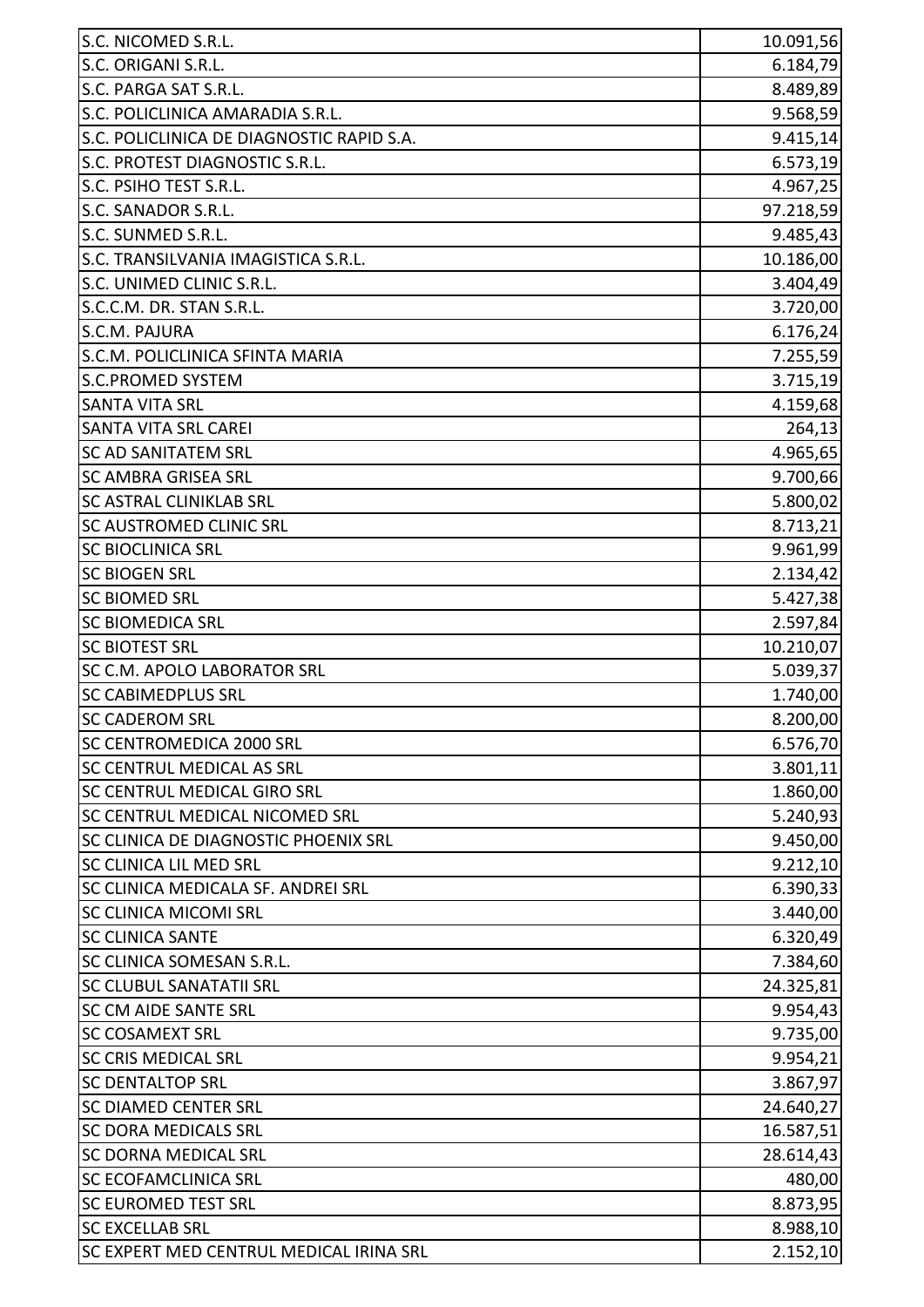| <b>SC FIZIO CENTER SRL</b>          | 1.620,00  |
|-------------------------------------|-----------|
| <b>SC GRAL MEDICAL SRL</b>          | 45.380,42 |
| <b>SC GRIKAMED SRL</b>              | 1.260,00  |
| <b>SC HELICOMED SRL</b>             | 5.815,34  |
| SC HUMANITAS MEDICAL S.R.L.         | 7.878,04  |
| SC KASYA MEDICAL CENTER             | 660,00    |
| <b>SC LABCLINI SRL</b>              | 8.499,19  |
| <b>SC LABORMED MICLEA SRL</b>       | 10.138,76 |
| <b>SC LABORMED SRL</b>              | 792,77    |
| SC MATE-FIN MEDICAL SRL             | 6.750,00  |
| <b>SC MEDEX SRL</b>                 | 2.275,00  |
| SC MEDICAL CENTER SRL               | 5.811,26  |
| <b>SC MEDICAL TEST SRL</b>          | 10.829,95 |
| <b>SC MEDICAL UDREA IONASCU SRL</b> | 4.861,74  |
| SC MEDICOR INTERNATIONAL SRL        | 20.759,75 |
| SC MEDIMAR IMAGISTIC SERVICES SRL   | 23.600,00 |
| <b>SC MEDISERV SRL</b>              | 1.802,21  |
| <b>SC MEDISIM PLUS SRL</b>          | 7.475,13  |
| <b>SC MEDISOL SRL</b>               | 2.761,02  |
| <b>SC MEDSAN SRL</b>                | 4.187,85  |
| <b>SC MEDSIM CENTER SRL</b>         | 1.323,51  |
| SC MEMORMED S.R.L.                  | 8.180,00  |
| <b>SC MISAN MED SRL</b>             | 5.340,38  |
| SC MUNTENIA MEDICAL COMPETENCES SA  | 18.160,00 |
| <b>SC MURIVISAN SRL</b>             | 2.981,25  |
| SC MY CLINIC FOCSANI SRL            | 1.680,00  |
| SC NATISAN MEDICINA GENERALA SRL    | 3.839,93  |
| <b>SC NERA IMPEX SRL</b>            | 4.614,44  |
| SC NOVA VITA HOSPITAL SA            | 20.729,68 |
| <b>SC ONCOCARD SRL</b>              | 12.200,00 |
| <b>SC PHILOS SRL</b>                | 1.285,18  |
| <b>SC PLUSS SRL</b>                 | 2.122,80  |
| <b>SC PRO DIAGNOSTIC SRL</b>        | 13.537,76 |
| <b>SC PROMED</b>                    | 3.537,66  |
| <b>SC PROMEDICA SRL</b>             | 1.958,72  |
| <b>SC PRO-VITAM SRL</b>             | 5.231,27  |
| <b>SC QUERCUS MED SRL</b>           | 1.620,00  |
| <b>SC RAPITEST CLINICA SRL</b>      | 3.855,82  |
| <b>SC RECUMED SRL</b>               | 280,00    |
| <b>SC REMENIX SRL</b>               | 11.400,00 |
| SC ROMGER DIAGNOSTICA SRL           | 5.049,44  |
| <b>SC SALVOSAN CIOBANCA SRL</b>     | 14.785,00 |
| <b>SC SAMMARINA MEDICAL SRL</b>     | 5.227,76  |
| <b>SC SAN CRIS SRL</b>              | 4.149,42  |
| <b>SC SANMED SRL</b>                | 4.290,79  |
| <b>SC STILMED SRL</b>               | 5.563,75  |
| <b>SC SYNEVO ROMANIA</b>            | 44.885,61 |
| <b>SC TERRA ASTER SRL</b>           | 8.658,86  |
| SC TOP MED S.R.L.                   | 7.860,52  |
| <b>SC TUPU SANATATEA SRL</b>        | 1.680,00  |
| <b>SC ULTRA CLINICA SRL</b>         | 12.173,62 |